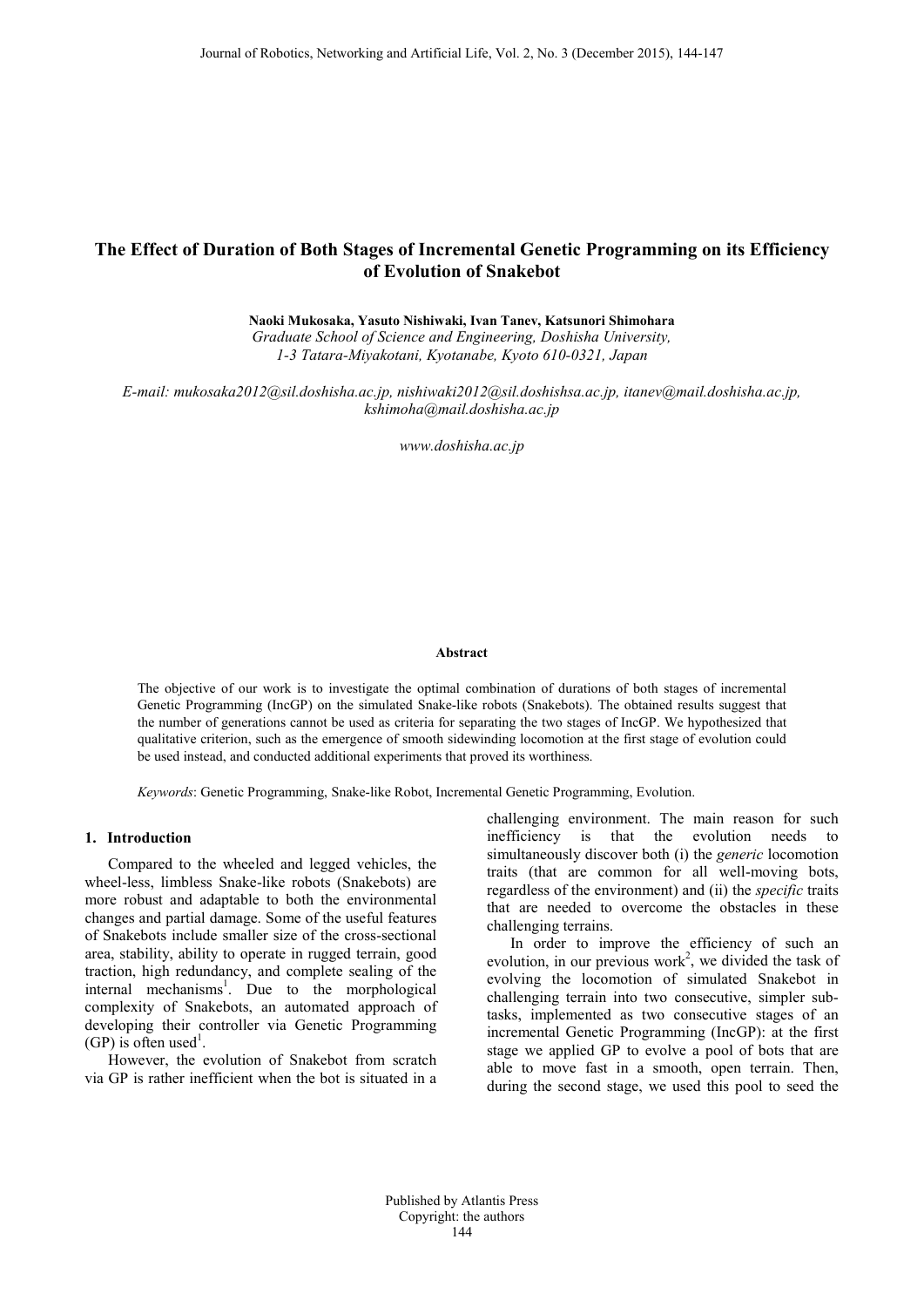*Naoki Mukosaka, Yasuto Nishiwaki, Ivan Tanev, Katsunori Shimohara*

initial population of the bots that are further subjected to evolution in the challenging environment. We demonstrated that the two-staged incremental evolution via IncGP, consisting of two stages of 40 generations each, features a much improved efficiency over the canonical GP<sup>2</sup>.

The *objective* of our current work is to investigate the optimal combination of durations of both stages of incGP. We assume a fixed runtime budget of evolution, corresponding to 80 generations overall. Therefore, our experiments involved evolution of Snakebot via incGP with 7 combinations of durations of both stages of evolution: from 10 generations of the first stage and 70 generations of the second one, to 70 generations of the first and 10 generations of the second one (i.e., 10 and 70, 20 and 60, 30 and 50,…, and, finally, 70 and 10, respectively).

#### **2. Simulated Snakebot**

In our work we used the Open Dynamics Engine<sup>3</sup> (ODE) physics library to simulate the articulated rigid body dynamics of the Snakebot<sup>2</sup>. ODE allows accounting for all forces, resulting from friction, gravity, actuators, and collisions between the segments of the simulated bot, and the environment. The Snakebot is identical to the one as used in our prior work<sup>1, 2, 4, and 5</sup>. It is simulated as 15 identical spherical morphological segments ("vertebrae"). Pairs of nearby segment are linked by universal (Cardano) joints and all joints are powered by two (horizontal and vertical) identical actuators ("muscles").

In this study we use IncGP to evolve such motion patterns of the segments of the bot that result in fastest speed of locomotion of the bot. Considering the representation of Snakebot, this task could be rephrased as developing the temporal patterns of desired turning angles of horizontal and vertical actuators of each segment, that result in fastest overall locomotion of Snakebot. The proposed representation of Snakebot as a homogeneous system comprising identical morphological segments is intended to significantly reduce the size of the search space of the IncGP (as we need to evolve the functionality of one pairs of actuators only) and to facilitate favorable scalability characteristics of the latter.

# **3. Simulation Setup**

We employed IncGP in two consecutive evolutionary stages as follows:

- First, we implemented 30 independent runs of canonical GP to evolve the Snakebot in a smooth terrain for N generations ( $N=10, 20, 30, \ldots, 70$ ), and created a pool of 6 best-of-run, fast moving Snakebots for each corresponding value of N.
- In the second stage of IncGP, we conducted additional 30 independent runs, (for 80-N generations) to evolve the bot, situated in a challenging terrain. The initial population of each of these runs is seeded with the 6 fast moving bots, obtained in the first stage of GP, plus additional 194 randomly created bots. For the second stage of IncGP, we considered two cases of challenging environment, and one case of partial damage, as elaborated below.

The considered two cases of challenging terrain include (i) a "pen" of walls (which surrounds the bot from all four sides), and (ii) multiple small immobile (i.e., fixed to the ground) obstacles. In the first case, the height of the wall is automatically increased each time the bot overcomes it. Therefore, the maximum height of the cleared wall (at the end of evolutionary run) could be viewed as a measure of the ability of the bot to overcome walls. In the second case, the average speed of the bot (calculated from the travelled center of the gravity of the latter and the time of the trial) is considered as a measure of the ability of bot to overcome obstacles.

In addition, we conducted experiments with IncGP on evolutionary adaptation of the bot to its partial damage to 6 (out of 15) segments. In this case, we assumed that the damage renders the joint at the tailside of the affected segment completely immobile.

The main parameters of IncGP are summarized in Table 1. We used our in-house DOM/XML-based implementation of  $GP^6$ .

| Table. 1. Main parameters of IncGP |                                                                                              |  |  |
|------------------------------------|----------------------------------------------------------------------------------------------|--|--|
| Category                           | Value                                                                                        |  |  |
| Genotype                           | Patterns of the turning angles of:<br>(i) horizontal actuator, and<br>(ii) Vertical actuator |  |  |
| <b>Population size</b>             | 200 individuals                                                                              |  |  |
| <b>Selection</b>                   | Binary Tournament, ratio: 0.1<br>Reproduction ratio: 0.9                                     |  |  |
| Elitism                            | Best 4 individuals                                                                           |  |  |
| Mutation                           | Random, single point, ratio: 0.01                                                            |  |  |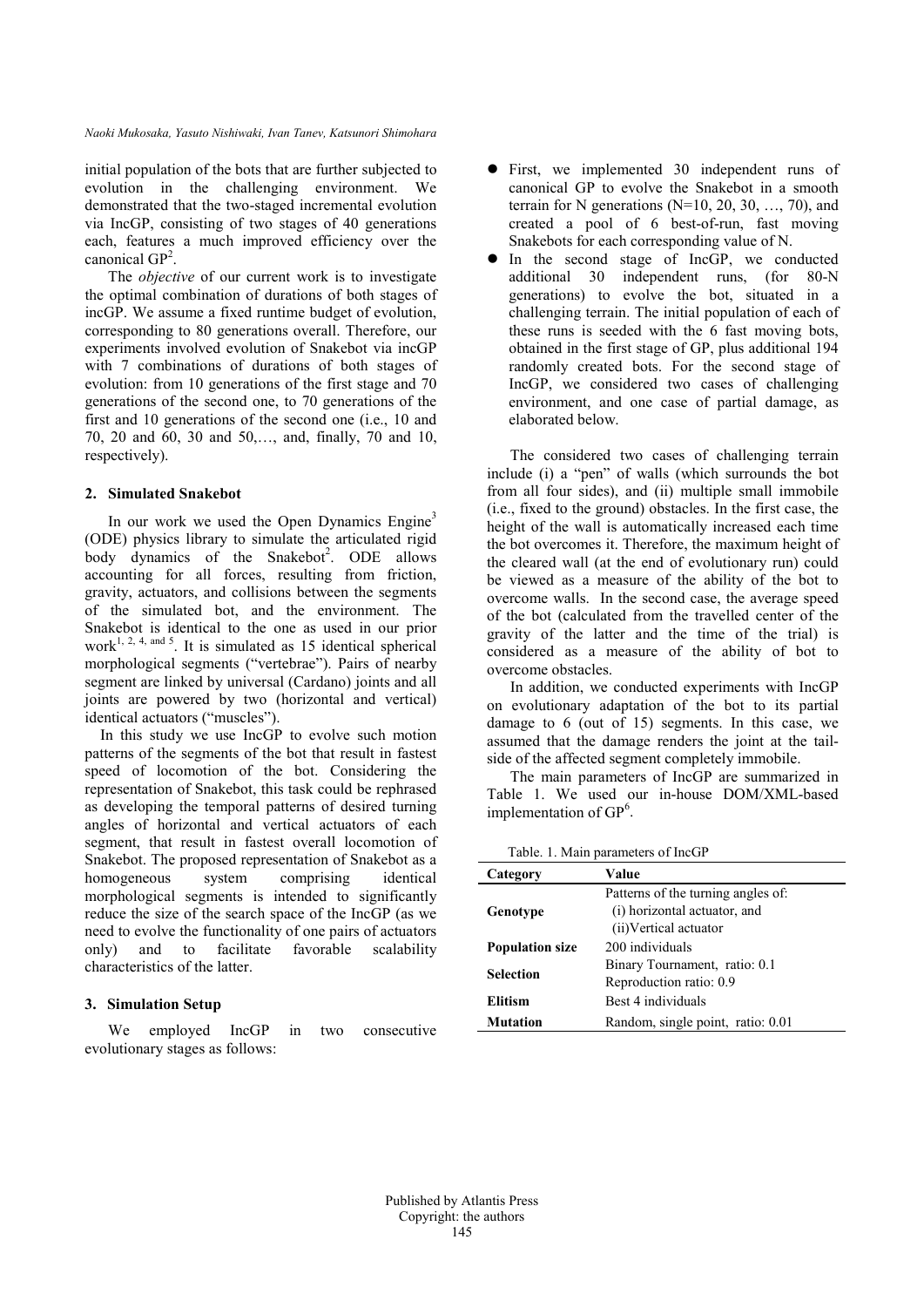# **4. Experimental Results**

The experimental results of each of cases are shown in Fig.1, Fig.2, and Fig.3, respectively.



Fig. 1. Dynamics of the height of walls overcame by Snakebot in the second stage of IncGP. Unit on the ordinate corresponds to  $1/4<sup>th</sup>$  of the diameter of the spherical segments of the bot.







Fig. 3. Fitness convergence of evolving Snakebot with a failure of 6 (out of 15) segments

The statistical results including the complexity of genotype (in number of tree nodes) and fitness value are summarized in Table 2.

#### **5. Discussion**

The experimental results suggest that neither the number of generations nor the obtained fitness value at the first stage of IncGP can be used as criteria for optimization of the duration of the two stages of IncGP. Moreover, as the results in Table 2 indicate, there is no correlation between (i) the complexity of the genotype of the Snakebots (in tree nodes) evolved in the first stage, and (ii) the performance of the best-evolved bot at the second stage of IncGP.

Table. 2. The complexity of genotypes and fitness values in IncGP. *FN<sub>avr</sub>* and *FF<sub>avr</sub>* denote the average number of tree nodes and the average fitness in the first stage of IncGP, respectively. *HofWavr* is the height of wall that the bot overcame in the second stage of IncGP.  $FMO_{\text{avr}}$  and  $D6F_{\text{avr}}$ are the average fitness values in the second stage for the cases of environment with multiple small obstacles and damage to six segments, respectively.

| <b>Duration of First</b><br>(F) and second (S)<br>stages of IncGP |            |      |         | $FN_{avr}$ $FF_{avr}$ $HofW_{avr}$ $FMO_{avr}$ $D6F_{avr}$ |       |
|-------------------------------------------------------------------|------------|------|---------|------------------------------------------------------------|-------|
| F:10 S:70                                                         | 54 67 87 3 |      | 8 0 6 7 | 109                                                        | 95.17 |
| F:20 S:60                                                         | 74         | 89.5 | 67      | 79.8                                                       | 72.6  |
| F:30 S:50                                                         | 82.67.103  |      | 7933    | 105                                                        | 99.2  |
| F:40 S:40                                                         | 95.83 103  |      | 77      | 89.3                                                       | 91.53 |
| F:50 S:30                                                         | 93 17 107  |      | 8.233   | 106                                                        | 88.63 |
| F:60 S:20                                                         | 68         | 112  | 9.133   | 110                                                        | 100.1 |
| F:70 S:10                                                         | 77.67.100  |      | 6.667   | 91.4                                                       | 79.07 |

Therefore, we hypothesize that the criteria for terminating the first stage of IncGP and initializing the second one might not be necessarily a quantitative one. Rather, an aesthetic, intuitive, subjective, and informal evaluation from the human about the presence of generic locomotion would suffice for the switch between the both stages of IncGP.

In order to verify this hypothesis, conducted additional experiments intended to estimate the importance of human-judged evaluation of the Snakebots as follows:

- First, we implemented 6 independent runs of canonical GP to evolve the Snakebot in a smooth terrain for N generations ( $N=10, 20, 30, \ldots, 70$ ), and created a pool of 6 fast moving Snakebots.
- In the second stage of IncGP, we conducted additional 6 independent runs (for 80-N generation) of evolution of the bot, situated in the challenging terrain. For the second stage of IncGP, we only considered the case of "pen" of walls.

We conducted the above mentioned experiments four times for each combination of durations of both stages. We looked at the visual phenotypic traits of the best-of-run, fast moving generic bots obtained at the first stage of IncGP. We noticed that the number of bots